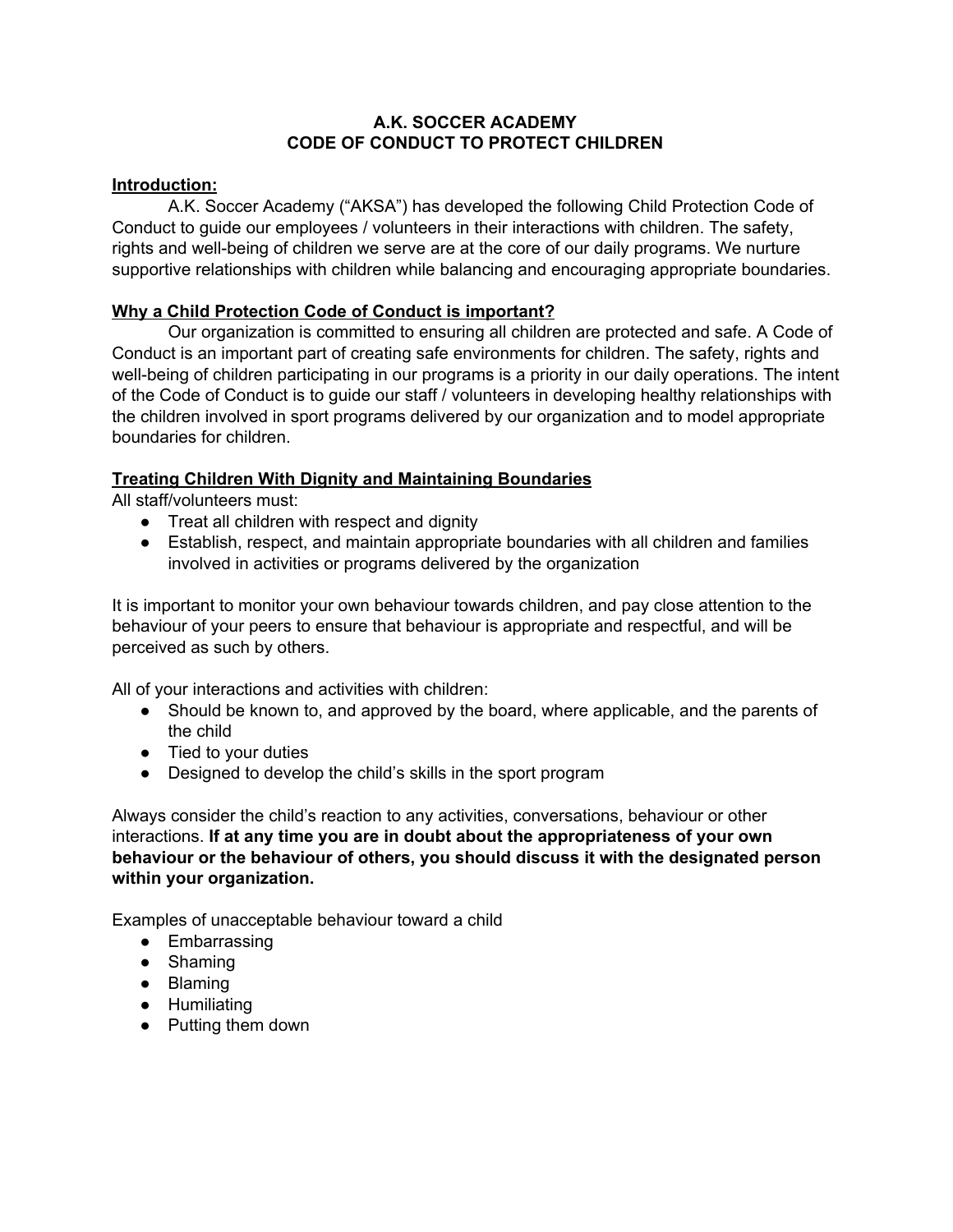## **General Rules of Behaviour**

Staff / volunteers of the organization must not:

- Engage in any sort of physical contact with a child that may make the child or a reasonable observer feel uncomfortable, or that may be seen by a reasonable observer to be violating reasonable boundaries.
- Engage in any communication with a child within or outside of duties with the child, that may make the child uncomfortable or that may be seen by a reasonable observer to be violating reasonable boundaries.
- Engage in any behaviour that goes against (or appears to go against) the organization's mandate, policies, or Code of Conduct to Protect Children, regardless of whether or not they are serving the organization at that moment
- Conduct their own investigation into allegations or suspicions of potentially illegal or inappropriate behaviour – it is a staff / volunteer's duty to report the matter to the designated person, Child Welfare Agency, or law enforcement, not to investigate

## **What Constitutes Inappropriate Behaviour**

#### *Inappropriate behaviour includes:*

- 1. **Inappropriate Communication**. Communication with a child or his/her family outside of the context of duties for the organization, regardless of who initiated the exchange. For example:
	- a. Personal phone calls not tied to duties with the child
	- b. Electronic communications (email, text message, instant message, online chats, social networking including "friending", etc.) not tied to duties with the child
	- c. Personal letters not tied to duties with the child
	- d. Excessive communications (online or offline)
- 2. **Inappropriate Contact:** Spending unauthorized time with a child outside of designated duties with the organization.
- 3. **Taking Personal Photos/Videos**. Using a personal cell phone, camera or video to take pictures of a child, or allowing any other person to do so, as well as uploading or copying any pictures you may have taken of a child to the Internet or any personal storage device. Pictures taken as part of your job duties are acceptable, however, the pictures are to remain with the organization and not be used by you in a personal capacity.

#### *Inappropriate behaviour also includes:*

- 4. Telling sexual jokes to a child, or making comments to a child that are or is in any way suggestive, explicit or personal
- 5. Showing a child material that is sexual in nature, including, signs, cartoons, graphic novels, calendars, literature, photographs, screensavers, or displaying such material in plain view of a child, or making such material available to a child
- 6. Intimidating or threatening a child
- 7. Making fun of a child

**Inappropriate behaviour will not be tolerated, especially as it relates to the well-being of the children involved in activities or programs delivered by the sport organization**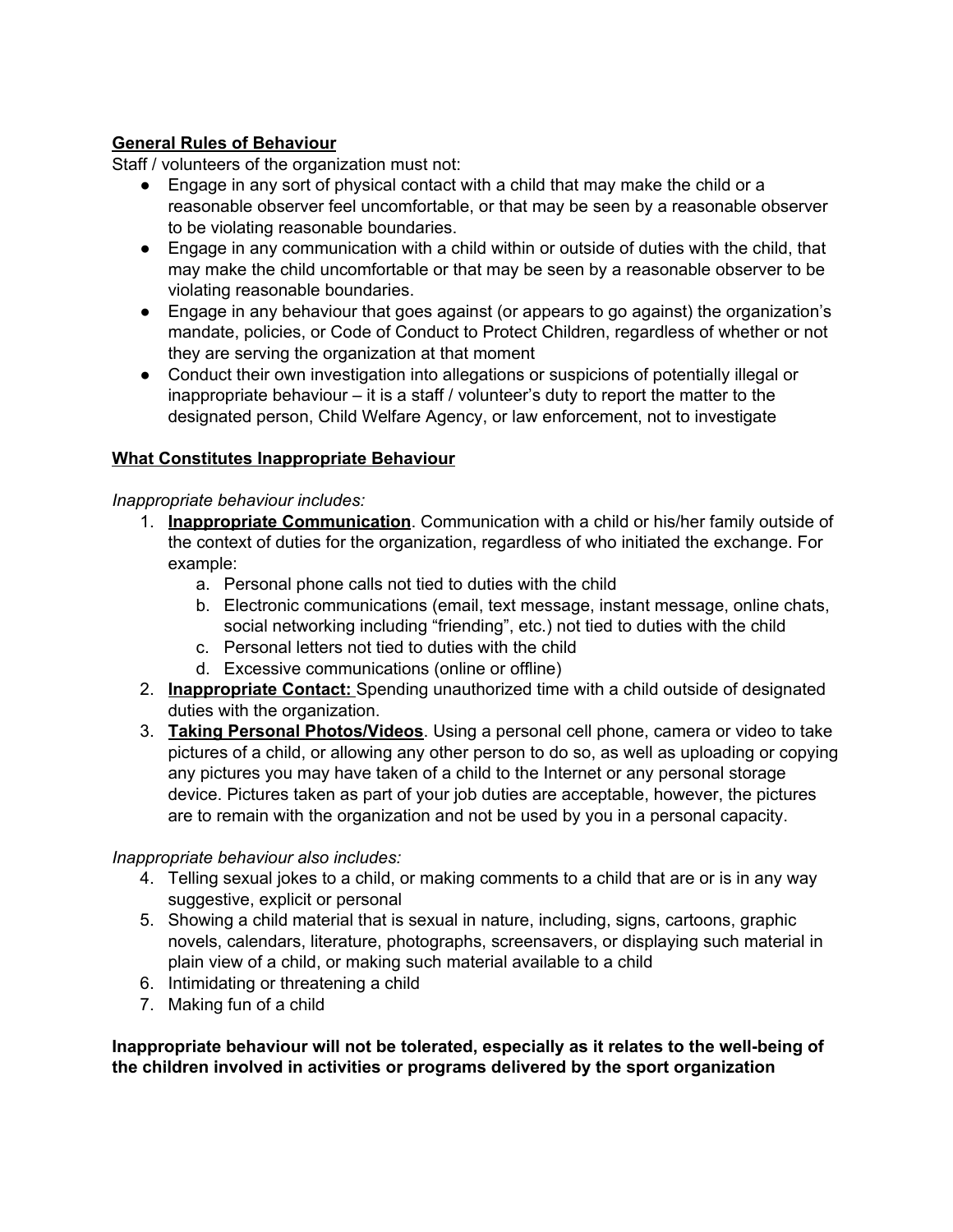Whether or not a particular behavior or action constitutes inappropriate behaviour will be a matter determined by the organization having regard to all of the circumstances, including past behaviour, and allegations or suspicions related to such behaviour.

## **Reporting Requirements:**

All staff and volunteers must report suspected child sexual abuse, inappropriate behaviour or incidents that they become aware of, whether the behaviour or incidents were personally witnessed or not.

Where to report:

- 1. All allegations or suspicions of potentially illegal behaviour (for example, child sexual abuse) that a staff/volunteer witnesses first-hand, must be promptly reported to police and/or child welfare.
- 2. To ensure the protection of all children in our care, all allegations or suspicions of potentially illegal behaviour that a staff/volunteer learns of must also be promptly reported to police and/or child welfare. Police and/or child welfare will make the determination as to whether the allegation or suspicion requires further investigation
- 3. All allegations or suspicions of inappropriate behaviour (see above examples), that a staff/volunteer learns of or witnesses first-hand, must be reported to the designate for the sport organization.

Keep in mind that you may learn of potentially illegal or inappropriate behaviour through the child or some other third party, or you may witness it first-hand. Examples of the type of behaviour you may learn of or witness and that you must report as set out above includes:

- a. Potentially Illegal behaviour by a Staff/Volunteer of the organization
- b. Potential Illegal behaviour by a third party, such as a Parent, Teacher, Babysitter, Coach

**If you are not sure whether the issue you have witnessed or heard about involves potentially illegal behaviour or inappropriate behaviour, discuss the issue with the designated person within your organization who will support you through the process. Remember: You have an independent duty to report all suspicions of potentially illegal behaviour directly to police and/or child welfare.**

# **Reporting:**

- 1. External Reporting:
	- a. If a child is believed to have been sexually abused, the obligation is to report the incident to the child's parent, a child welfare agency and/or a law enforcement agency. Failure to report may constitute an offence under a provincial/ territorial child welfare act. Additionally, it may constitute professional misconduct for an individual in a position of trust or an ethical violation for individuals who are registered with professional associations. This duty to report applies even if the information is told in confidence. As it involves individuals and organizations outside of the organization, this process is known as external reporting.
	- b. In instances that require external reporting, the individual reporting the incident should also follow the internal reporting procedures.
- 2. Internal Reporting: